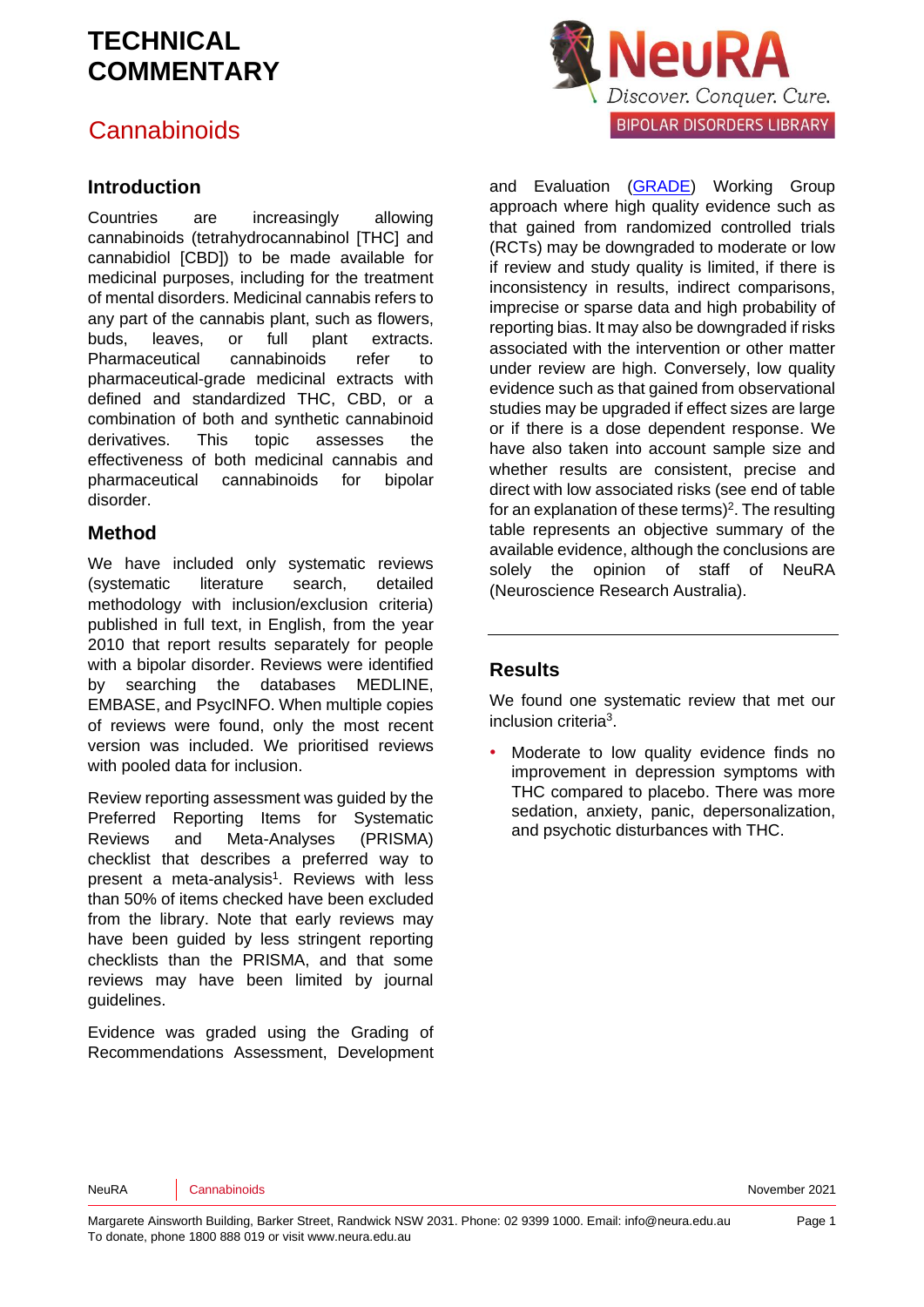# **Cannabinoids**



*Stanciu CN, Brunette MF, Teja N, Budney AJ*

#### **Evidence for use of cannabinoids in mood disorders, anxiety disorders, and PTSD: A systematic review**

#### **Psychiatric Services 2021; 72: 429-36**

[View review abstract online](https://ps.psychiatryonline.org/doi/abs/10.1176/appi.ps.202000189) 

| Comparison                                                                                                                               | Adjunctive cannabinoids for the symptoms of bipolar depression.<br>Studies also included people with unipolar depression.                                                                                                                                             |
|------------------------------------------------------------------------------------------------------------------------------------------|-----------------------------------------------------------------------------------------------------------------------------------------------------------------------------------------------------------------------------------------------------------------------|
| <b>Summary of evidence</b>                                                                                                               | Moderate to low quality evidence (very small samples, appears<br>consistent, direct) finds no improvement in depression symptoms<br>with THC compared to placebo. There was more sedation, anxiety,<br>panic, depersonalization, and psychotic disturbances with THC. |
| <b>Depression</b>                                                                                                                        |                                                                                                                                                                                                                                                                       |
| 1 RCT (N = 13) assessed 7 days of THC, 0.3 mg/kg twice a day vs. placebo and found no<br>improvement in depressive symptoms.             |                                                                                                                                                                                                                                                                       |
| 1 RCT (N = 8) assessed 7 days of THC, 5mg once a day to 20mg twice a day vs. placebo and<br>found no improvement in depressive symptoms. |                                                                                                                                                                                                                                                                       |
| <b>Risks</b>                                                                                                                             | Most participants experienced sedation, anxiety, panic,<br>depersonalization, and psychotic disturbances.                                                                                                                                                             |
| Consistency in results <sup>‡</sup>                                                                                                      | Appears consistent                                                                                                                                                                                                                                                    |
| <b>Precision in results</b> <sup>§</sup>                                                                                                 | Unable to assess; no CIs are reported.                                                                                                                                                                                                                                |
| Directness of results                                                                                                                    | Direct                                                                                                                                                                                                                                                                |

#### Explanation of acronyms

 $CBD =$  cannabidiol, kg = kilograms, mg = milligrams, N = number of participants, RCT = randomized controlled trial, THC = tetrahydrocannabinol, vs. = versus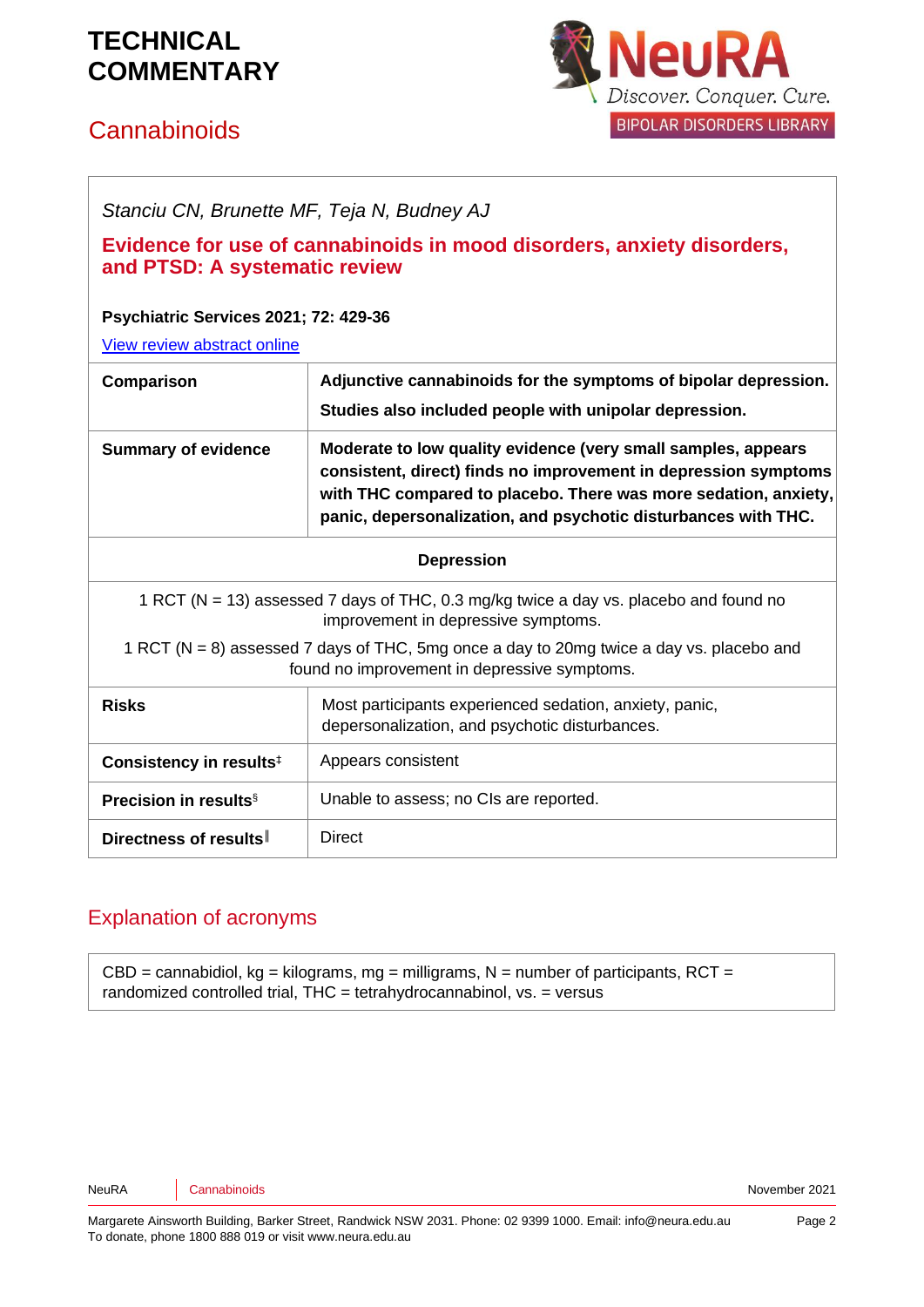#### **Cannabinoids**



#### Explanation of technical terms

Bias has the potential to affect reviews of both RCT and observational studies. Forms of bias include; reporting bias – selective reporting of results; publication bias - trials that are not formally published tend to show less effect than published trials, further if there are statistically significant differences between groups in a trial, these trial results tend to get published before those of trials without significant differences; language bias – only including English language reports; funding bias - source of funding for the primary research with selective reporting of results within primary studies; outcome variable selection bias; database bias - including reports from some databases and not others; citation bias - preferential citation of authors. Trials can also be subject to bias when evaluators are not blind to treatment condition and selection bias of participants if trial samples are small<sup>[4](#page-4-3)</sup>.

† Different effect measures are reported by different reviews.

Prevalence refers to how many existing cases there are at a particular point in time. Incidence refers to how many new cases there are per population in a specified time period. Incidence is usually reported as the number of new cases per 100,000 people per year. Alternatively some studies present the number of new cases that have accumulated over several years against a person-years denominator. This denominator is the sum of individual units of time that the persons in the population are at risk of becoming a case. It takes into account the size of the underlying population sample and its age structure over the duration of observation.

Reliability and validity refers to how accurate the instrument is. Sensitivity is the proportion of actual positives that are correctly identified (100% sensitivity = correct identification of all actual positives) and specificity is the proportion of negatives that are correctly identified  $(100\%$  specificity = not identifying anyone as positive if they are truly not).

Weighted mean difference scores refer to mean differences between treatment and comparison groups after treatment (or occasionally pre to post treatment) and in a randomised trial there is an assumption that both groups are comparable on this measure prior to treatment. Standardised mean differences are divided by the pooled standard deviation (or the standard deviation of one group when groups are homogenous) that allows results from different scales to be combined and compared. Each study's mean difference is then given a weighting depending on the size of the sample and the variability in the data. Less than 0.4 represents a small effect, around 0.5 a medium effect, and over 0.8 represents a large effe[ct](#page-4-3)<sup>4</sup>.

Odds ratio (OR) or relative risk (RR) refers to the probability of a reduction  $($   $<$  1) or an increase (> 1) in a particular outcome in a treatment group, or a group exposed to a risk factor, relative to the comparison group. For example, a RR of 0.75 translates to a reduction in risk of an outcome of 25% relative to those not receiving the treatment or not exposed to the risk factor. Conversely, a RR of 1.25 translates to an increased risk of 25% relative to those not receiving treatment or not having been exposed to a risk factor. A RR or OR of 1.00 means there is no difference between groups. A medium effect is considered if RR > [2](#page-4-4) or  $<$  0.5 and a large effect if RR  $>$  5 or  $<$  0.2<sup>5</sup>. lnOR stands for logarithmic OR where a lnOR of 0 shows no difference between groups. Hazard ratios measure the effect of an

NeuRA Cannabinoids **Community** Cannabinoids **November 2021**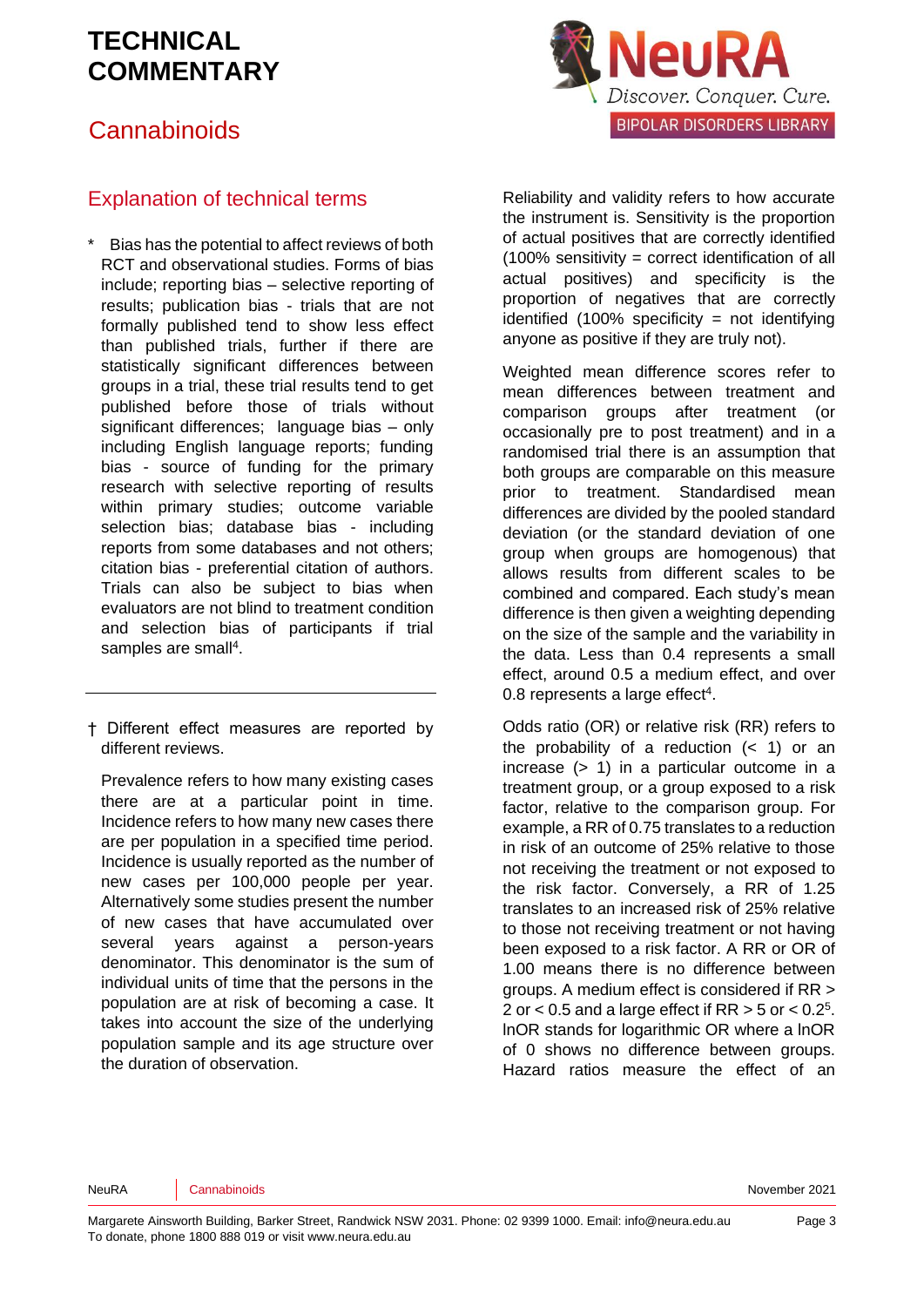### **Cannabinoids**



explanatory variable on the hazard or risk of an event.

Correlation coefficients (eg, r) indicate the strength of association or relationship between variables. They can provide an indirect indication of prediction, but do not confirm causality due to possible and often unforseen confounding variables. An r of 0.10 represents a weak association, 0.25 a medium association and 0.40 and over represents a strong association. Unstandardised (*b*) regression coefficients indicate the average change in the dependent variable associated with a 1 unit change in the independent variable, statistically controlling for the other independent variables. Standardised regression coefficients represent the change being in units of standard deviations to allow comparison across different scales.

‡ Inconsistency refers to differing estimates of effect across studies (i.e. heterogeneity or variability in results) that is not explained by subgroup analyses and therefore reduces confidence in the effect estimate. <sup>12</sup> is the percentage of the variability in effect estimates that is due to heterogeneity rather than sampling error (chance) - 0% to 40%: heterogeneity might not be important, 30% to 60%: may represent moderate heterogeneity, 50% to 90%: may represent considerable heterogeneity and over this is considerable heterogeneity. I² can be calculated from Q (chi-square) for the test of heterogeneity with the following formul[a](#page-4-3)<sup>4</sup>;

# $\label{eq:12} \mathsf{I}^2 = \left(\frac{\mathsf{Q}-\mathsf{df}}{\mathsf{Q}}\right) \!\times\! 100\%\,$

- § Imprecision refers to wide confidence intervals indicating a lack of confidence in the effect estimate. Based on GRADE recommendations, a result for continuous data (standardised mean differences, not weighted mean differences) is considered imprecise if the upper or lower confidence limit crosses an effect size of 0.5 in either direction, and for binary and correlation data, an effect size of 0.25. GRADE also recommends downgrading the evidence when sample size is smaller than 300 (for binary data) and 400 (for continuous data), although for some topics, these criteria should be relaxed<sup>[6](#page-4-5)</sup>.
- ║ Indirectness of comparison occurs when a comparison of intervention A versus B is not available but A was compared with C and B was compared with C that allows indirect comparisons of the magnitude of effect of A versus B. Indirectness of population, comparator and/or outcome can also occur when the available evidence regarding a particular population, intervention, comparator, or outcome is not available and is therefore inferred from available evidence. These inferred treatment effect sizes are of lower quality than those gained from head-tohead comparisons of A and B.

NeuRA Cannabinoids **Cannabinoids** Cannabinoids **November 2021**